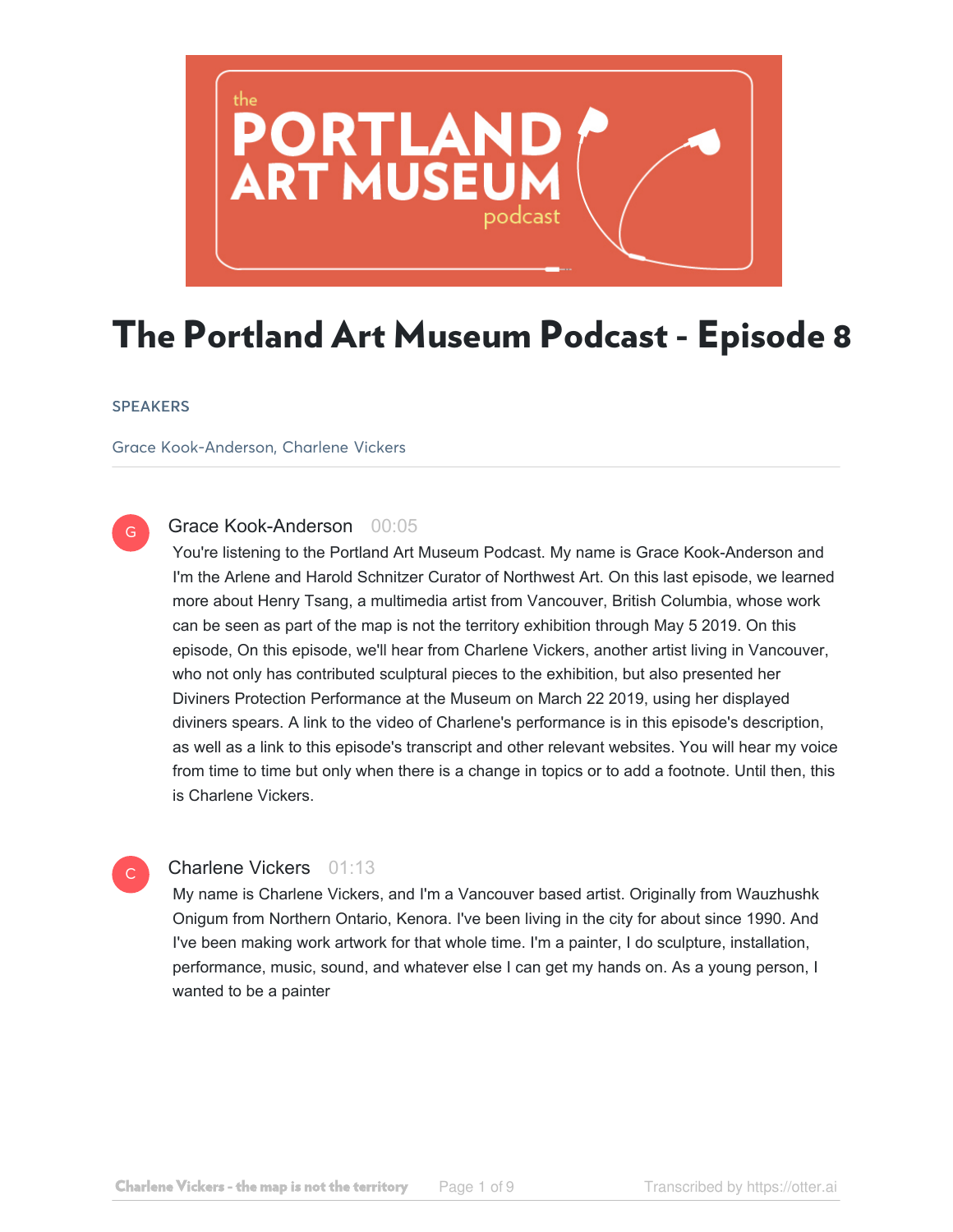

# $\mathsf{C}^{\scriptscriptstyle{+}}$

G

 $\mathsf{C}^{\mathbb{C}}$ 

# Charlene Vickers 01:53

and I thought, well I could possibly do this the rest of my life. And I kind of made the decision that that's what I wanted to do and I didn't really care about money and I had like romantic notions of me being like an artist in New York and having a big studio and making like 10 foot tall paintings. So that's what I decided I was going to sort of late go into the world and try to make some work. My my dad would often bring home books of different artists or give me books for my birthday of different artists and two of those artists were Norval Morrisseau and Arthur Schilling, and they're both Ojibwe painters. So I found and really colorful, sort of beautiful sort of fanciful, expressionistic kind of things. So I found that is really inspiring for me and I wanted to like sort of emulate that sort of painting style. I went to Emily Carr and I also did an undergraduate degree at SFU and then MFA at SFU as well. I was staying in school for as long as possible. I would say that I didn't really find a mentor until I met my friend Rebecca Bellmore. So she became like a big influence and also my friend, Maria Hupfield. And yeah, that's those are two mentor sort of people that I can think of, in terms of them, thinking about what sort of work they make, in terms of sculpture, and then also what they do with that performance. I think that that with my work, and how I make my work, it really relates to me, trying to figure out how I can connect myself to the world around me but also to where I'm from, which is Northern Ontario, Kenora. So For me, it's like I find that a lot of my work is either discovering how to be involved in like learning like cultural sort of action like beading or making moccasins. Or it's a way to sort of figure out how to comment or like look at the world, and how do I situate myself within that place, and space, and history. As Nish Kwe Ojibwe woman?

#### Grace Kook-Anderson 04:31

Based on the work in the map is not the territory, it seems as if Charlene has accomplished her goals of self exploration and ancestral education. But the ways in which Charlene presents her findings are what makes them remarkable.

## Charlene Vickers 04:46

There's like four separate bodies of work there's like works called Diviners. That are also diviners, but they're made from grass that's wrapped in fabric and my hair. Yeah, and then I've got a series of turtles that I made And they're just like, turtle clan. And then I've got like it also another installation of moccasins, on chairs and blankets, blankets, and that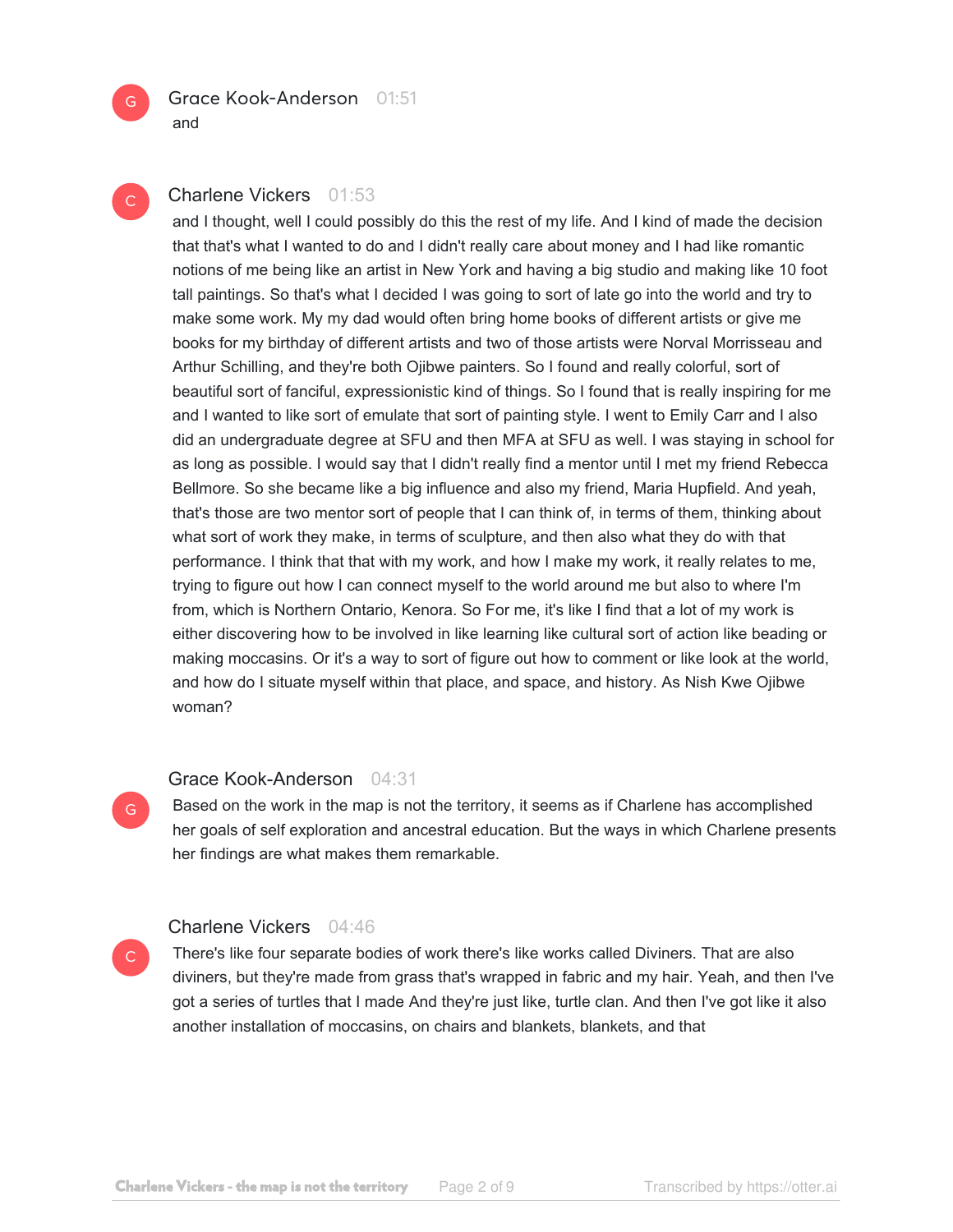one's called sleepwalking. Yeah, and this is all work that I made between 2004 or no, from 2001 to 2010. I think that lead with the moccasin work, it's all about me reclaiming My, my, my identity and my history, and through the making of moccasins, but it also being able to tell like personal sort of narrative. So I think what we're interested or what I was interested in was, even though I have been living on the West Coast for such a long period of time, and a lot of my work is about like living away from my community, and not knowing that space, but also feeling that there is a connection through what I make and what I do through performance or if I'm sewing or beading and what I'm doing through those actions is continuation of actions that people in my community would do. Right. So that so it's like, I feel like I have an embodied connection within, within what I do and what I make. So like, the work that I make is an index of like, of that history, and those people in my community itself. So I think I would say like, right now, when I look at the body of the like, sort of like the history or like the surge of layers of themes that go through my work, that go in and go into my work, there's my my experience and my view of the world. And how how it is that I can like, create a presence or a space for what I do. Well, if I think about like the the work that will be in the show, I would say with with the moccasin work, it's about, it's about making these sort of like culturally specific objects that are actions of me reclaiming my identity, but also being able to like reflect my experiences in my views and perspectives of what's happening for indigenous people in Vancouver. And then if I think about the diviner work, which are my wooden spears and my wrapped grasses, I would think about that as being creating work that that is being like a divining of spirit. So in in that way, they're sort of about healing, and also about creating a space of remembering for missing and murdered Indigenous women. So that's like, that's why I'm having a little bit of hard time thinking about theme, you know, because it's very specific, those works. And, and then the work. That is the turtles, that work is sort of also attached to that specific sort of reality that I'm talking about it because I see the turtles as being searchers of people who are lost or missing. And women who women and their families who have like, gotten have who are experiencing that reality or who have lived that reality. So that's what I see the that those sort of, sort of things that are happening in that work, it's a little hard for me to talk about

#### Grace Kook-Anderson 09:24

Charlene's work is clearly very personal to her. This becomes especially overt when she performs with her art. If you're listening to this episode on the day it is released, there are still a couple of weeks to see the exhibition. If not, or if you're unable to visit, please keep an eye on where Charlene's work will be shown in the future. Listening to the way she describes her art, begs for it to be experienced in person, including them as part of the map is not the territory felt important and contributes so perfectly to the exhibition's themes. At this point in the conversation, we did ask Charlene about her thoughts on the

G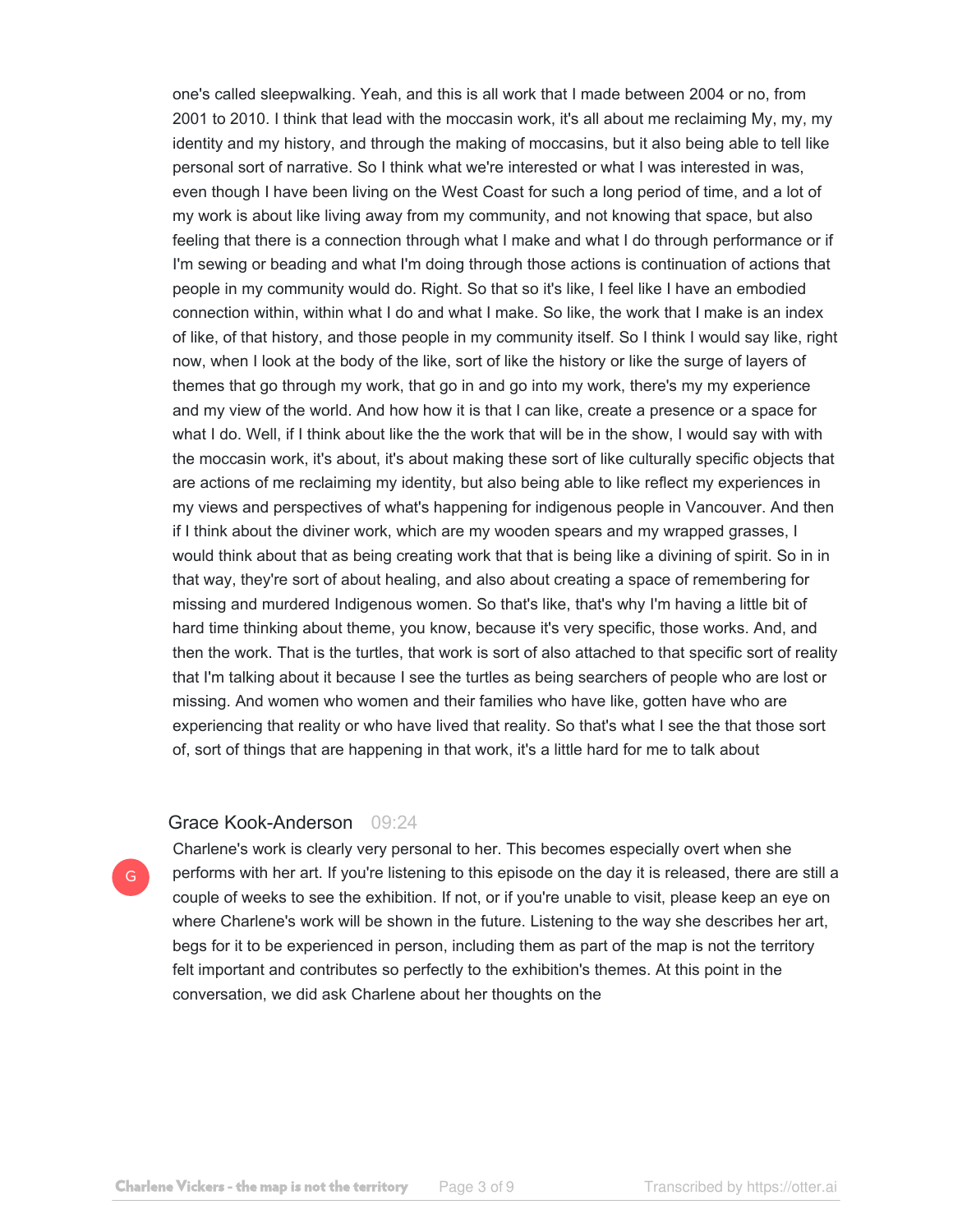exhibitions title,

#### Charlene Vickers 10:08 C

well, like at first, I guess, first, it made me think about borders, and in like sort of these sort of political borders between the states and Canada. And then between the provinces and thinking well, like those are like, are really political sort of things that exist within governance and government governing countries and people and that kind of thing. And then it also sort of made me think about my own sort of reality of, of living on the west coast, and then being from Ontario, but then being in the show that's sort of representing the West Coast, like everybody, like moves around, like all over the place it all the time. So then I was like, reviewing this morning, where the phrase comes from, and thinking about how you can see above your own identity, and in in, in being sort of grappling with how you conceive of you have your own identity, and you walk through the world, and then you also are perceiving how people you think how you think people are perceiving you. Right?So then it becomes what is my imagined thing is, is sort of like me going through the world, thinking that I'm being perceived in a certain way, I don't know, I'm just like, sort of like balancing through, like imagined things and then real experiences, and always trying to find some sort of balance between this is this is what what is happening, and this is my experience. And then it's always through conversations with other people that, that where I'm like describing what it is I'm going through, and then it's like, it's through talking to people that we sort of come to, like, I come to a conclusion, I was talking to Grace about this idea that I have, of embodied territory, right. And this is sort of my own own way of describing how I feel when I'm making work, or if I'm performing, and that what I'm doing is connecting myself, to my history and to where I'm from, and expressing that sort of, through people's experiences. of what I do. So what I'm really interested in is opening up sort of spaces of, of sort of relating with people, right. And I'm allowed to have my embodied territory and my my own perception of like, who I am, and like how to express my indigeneity, and how people experience that and sort of experience my work and interpret it. They're allowed that freedom, too, so it's in terms of like thinking about mapping or territories or like imagined or what is reality, then maybe it's through this idea of embodied territory is where I can find this balance, or this sort of sense of what is real, right. And then it's like, this is my, my thing, and then that's your thing over there. And that's okay. I guess like I, I think about liking the fact that that, that it's sort of this coastal, sort of gathering of different artists. And that's exciting. It's it's exciting and and I really like the the title of the of the show, I think it's really intriguing. And sort of thinking about how my work can fit in there. And I'm really excited to like meet the other artists as well, like I've met like, I know a couple of them. But a lot of them I haven't met yet. So I'm like looking forward to like that experience.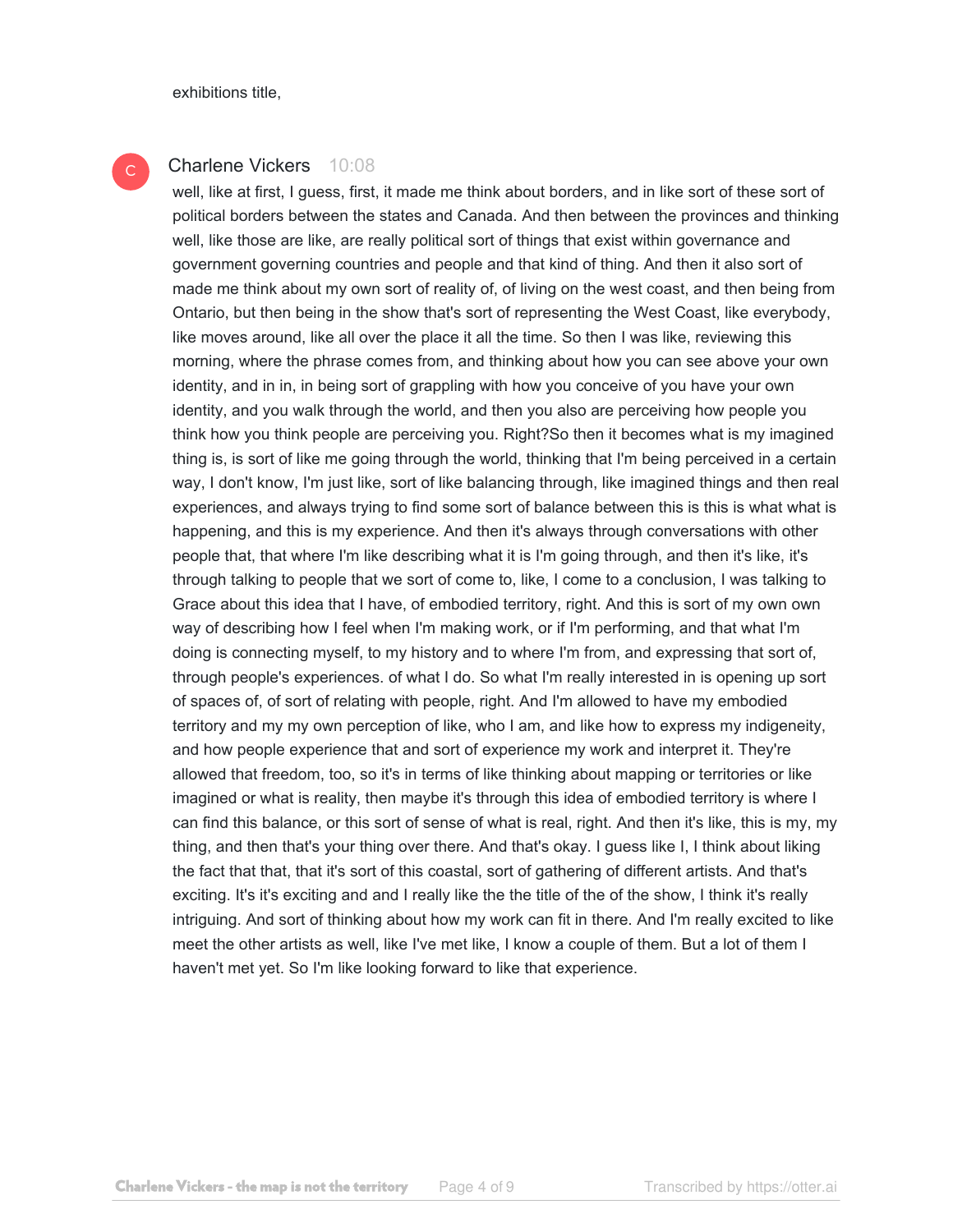# G

 $\mathsf{C}^{\scriptscriptstyle{+}}$ 

# Grace Kook-Anderson 14:52

This interview was recorded in January, roughly a month before the exhibition opened. Since then, all of the artists had the opportunity to spend time with one another and witness how their art interacts with that of the other artists. That's when the connections between them truly develop. One theme of this exhibition that we haven't yet touched upon with Charlene is the influence of environment, we asked her to explore that concept,

# Charlene Vickers 15:22

maybe through materials, and different ways of looking at my experience living in Vancouver. And how that can be expressed through materials. Maybe with like, with my Spears, like I specifically made them out of cedar, and carved them. And up and up until that point, I'd never carved a single thing. And so like I I sort of, I guess I taught myself like how to like just use some tools on the wood. And then I guess with other materials like with the diviner grasses, I was using grass from around the city that I had gathered. And initially, I was thinking that I was going to try to find sweet grass, and have those and make like tall smudges. But then I was thinking that that sort of gathering of sweet grass isn't necessarily something that is part of my experience really living in the city. So is thinking that it would be better to have the grass from the city be in the work, I think that that the the works that I would have in in the show would be reflecting of reflecting my experience of living in the city of Vancouver, for sure. And let's see other materials, like with the moccasins, some of the moccasins are made by like, by beer cases from like local breweries. So that's another sort of reference to the local, local, and maybe playing with the history that people like to promote with beer brands, and that kind of thing. For me, like I'm trying to, like, make something that's new, and something that excites me, and that's going to have me learn something new, like learn a new sort of skill and, but also be be representing, or representative of the place in the world around me, I recently had the the, the cedar Spears in Toronto at U of T. And then before that they were in Montreal. And I think like a lot of these works, I have sort of shown around the country, so of Canada, I think that there's a way of communicating to people and, and people taking in what you do, as, as I get like, I can't necessarily even tell you what my friends say about my work really, I can only like imagine what it is people are getting out of it. But I think that in some instances that that the work, even though it's it's sort of being made in Vancouver, and it's sort of like taking in this sort of environment and the materiality that I can gather within the city of Vancouver in the West Coast, and then take it away in and show it in different parts of the country. And that still relatable in those spaces as well. And people will always bring their own interpretations or, or, or sort of like, different nuances to the work as well. So I feel like that that's something that's that I like to have happen, and I hope that it does happen. So I think that maybe maybe one interpretation, or experience that I have gotten from people is, is that there is sort of like a way, or a space that's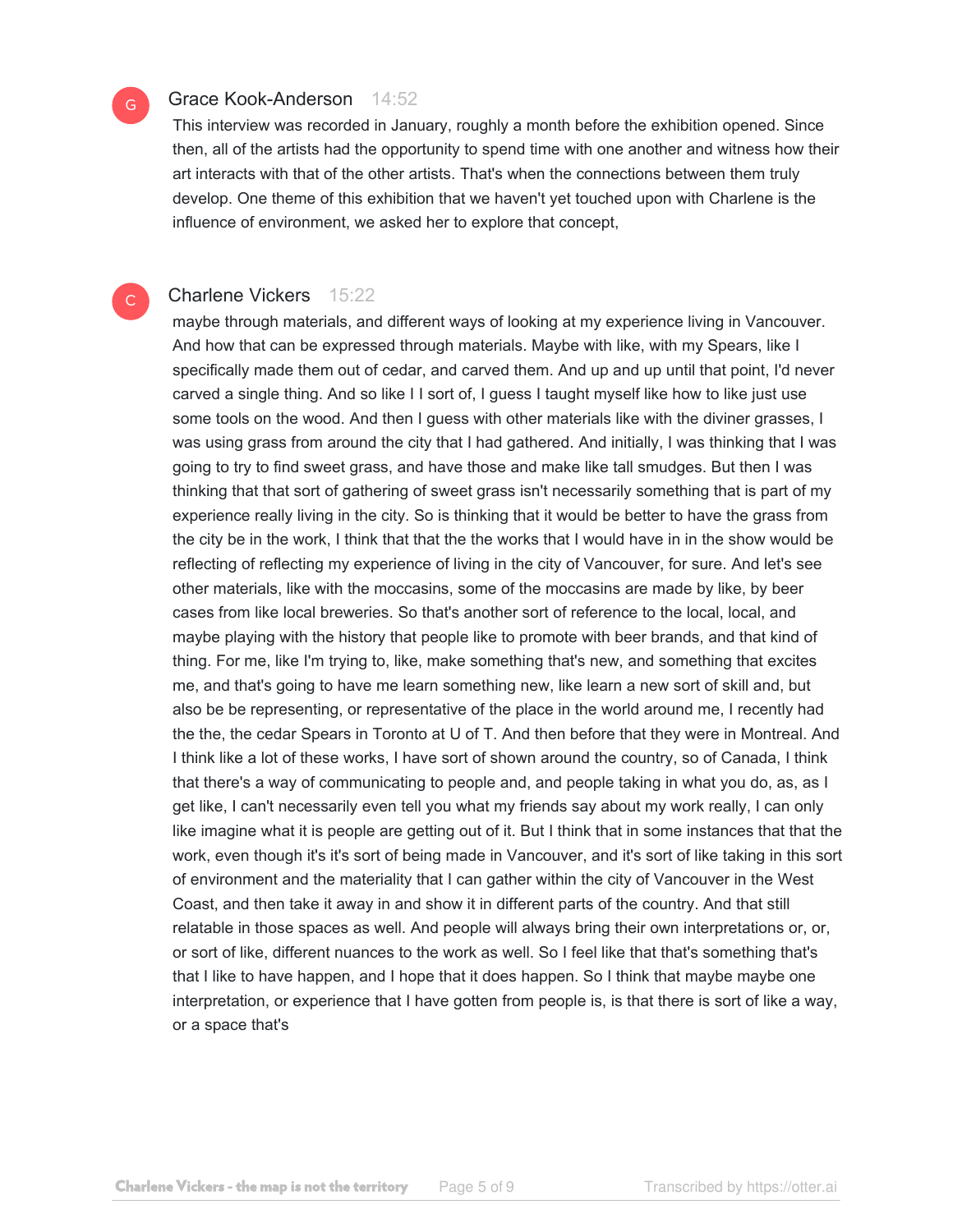created, that is restful. And it's sort of creating this environment that is contemplative. So I think that in some ways, I hope that that there's this space that's created that is that a space that sort of like a safe space for people, if there is some sort of if if like the meaning of the work is reaching out to the audience that I am creating, or I'm trying to like communicate to, which is to create, like this environment of healing. If that, if that is actually going to happen, then I hope that the space or the sort of like energy within that space is one that is is safe, and then it's able to create like an open an open for people, right? And that they will be able to if memory is sort of like opened up, or if there's emotion that's opened up, that they don't feel that there isn't a way to it's just like so speculative.

#### Grace Kook-Anderson 21:23

G

C

For the most part, Charlene's work is not meant to remain in one place, it could even be argued that she is creating tools for communication between an individual and their environment.

# Charlene Vickers 21:35

Well, I sort of like talked about how, what it is that I think that my body is doing when when I'm like living in Vancouver, and I'm I'm walking through Vancouver, and I'm walking to my studio, or I'm like, walking to, I don't know, the Vancouver art gallery or and going over to another gallery and going to openings. And I think what it is that I'm doing is I'm just present, right. So I think that what it is, if I think about what my body and my brain and my heart are doing is, I'm being present. And I'm being here to represent, and to speak, and to maybe point things out to people. And it really is to voice right. So if it's performance, or if it's sculpture, or if it's painting, or it's to make music. I think that the that what it is, is to be visible. And maybe like everything it is that it is of being an artist in and being interpreted or or read as an artist in and that's, that's the most important thing. Because there is like a long period of time where where it was, it was like it was more difficult to move through the city for me, it was it was to be sort of read in a certain way. And my presence was read in like maybe even like negative ways. So it was like sort of going from like being faceless, to like having presence and like, like what it is that changes within your body. And, and and in how how you sort of like change your own brain in your own thinking. And I don't know what I'm trying to describe, but it's empowerment, using sculpture and performance. It's something I've been sort of playing with collaborative collaboratively with my friend, Maria Hupfield. And we would often like get together and make work together and then take the work that we made these little sculptures and take those and perform them in a performance for people. I think that that, as that collaboration that has grown, I think what we were like initially playing with was the idea of, of objects or Indian art for sale, and then trying to create work that we we that went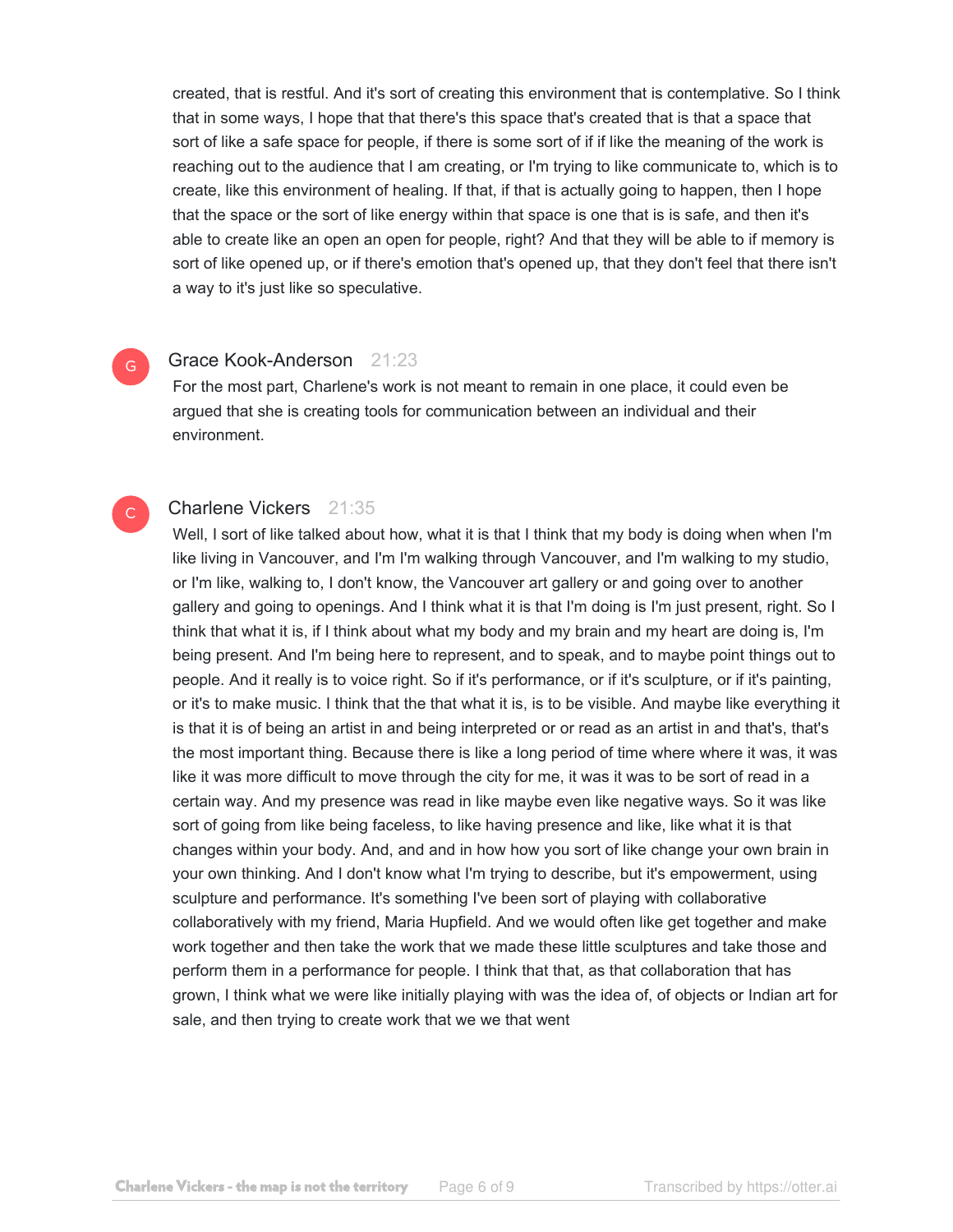against the sort of like typical sort of items that you would find in like a native art gallery or, or at a at a sale like I like a Indian, like we did our performance at Indian market in Santa Fe. So we were just taking everyday objects and then altering them and then creating this work that was just meant to be performed or or demoed. And then we would just do our performance with the work and then it wasn't for sale. Right. So it was mainly on that sort of like leaning thinking about the art market. But I think since that time, our work has really changed quite a bit. And that we're sort of like making the these objects, we recently made this really this really tall, 10 foot tall Jingle Cone out of paper. And we performed it at the Seattle Art Market. And we weren't really sure like what would become of the cone and like how we would perform it and what our experience of it would be. But it really ended up being about who we were as, as Ojibwe women and then what the jingle cone meant for us. And then what sort of through performance, what sort of lessons that we were getting, by performing this object and what it was that we thought we were, like, both experiencing at the time. So we were like this, this object became sort of this thing to bring it out knowledge, right. So that's like a big jump from like, I don't know, eight years ago, when we first started out, making small works together as like, sort of a fun project, to like creating, like really sort of monumental sort of things that were very, very opening up windows that were really personal for both of us. So I think that that sort of experience is sort of like a life experience thing that has happened. And I think it's interesting to think about, that you make work that you can learn from and you're like, Oh, this is an art practice, but it's a life practice, right. And then you're learning from like, what it is that you're making. And so I think that's pretty exciting.

#### Grace Kook-Anderson 27:44

Charlene's jingle cone is a tremendous megaphone, made of cardboard and brightly colored paper. It's designed is modeled after a jingle dress, which is worn by Ojibwe women while performing the type of dance also called jingle dress. Much like Charlene's jingle cone, a jingle dress is covered in ornate cones that create a jingling sound as the women dance. Links to images of jingle dresses and Charlene's jingle cone are available in this episode's description,

#### Charlene Vickers 28:16

we like perform that work over the over at the Seattle Art Fair. Four times. So we did the performance four times and after every single performance, we'd sit down for like a half hour and talk specifically about what it was we thought was happening. So it was like really open for us to like, discuss, and what it was with the you know, like, we would be like, we would change the performance a little every time and be like, well, that's not working and why is it not working? And and then be like, Oh, we felt good about this. And this isn't

G

 $\mathsf{C}$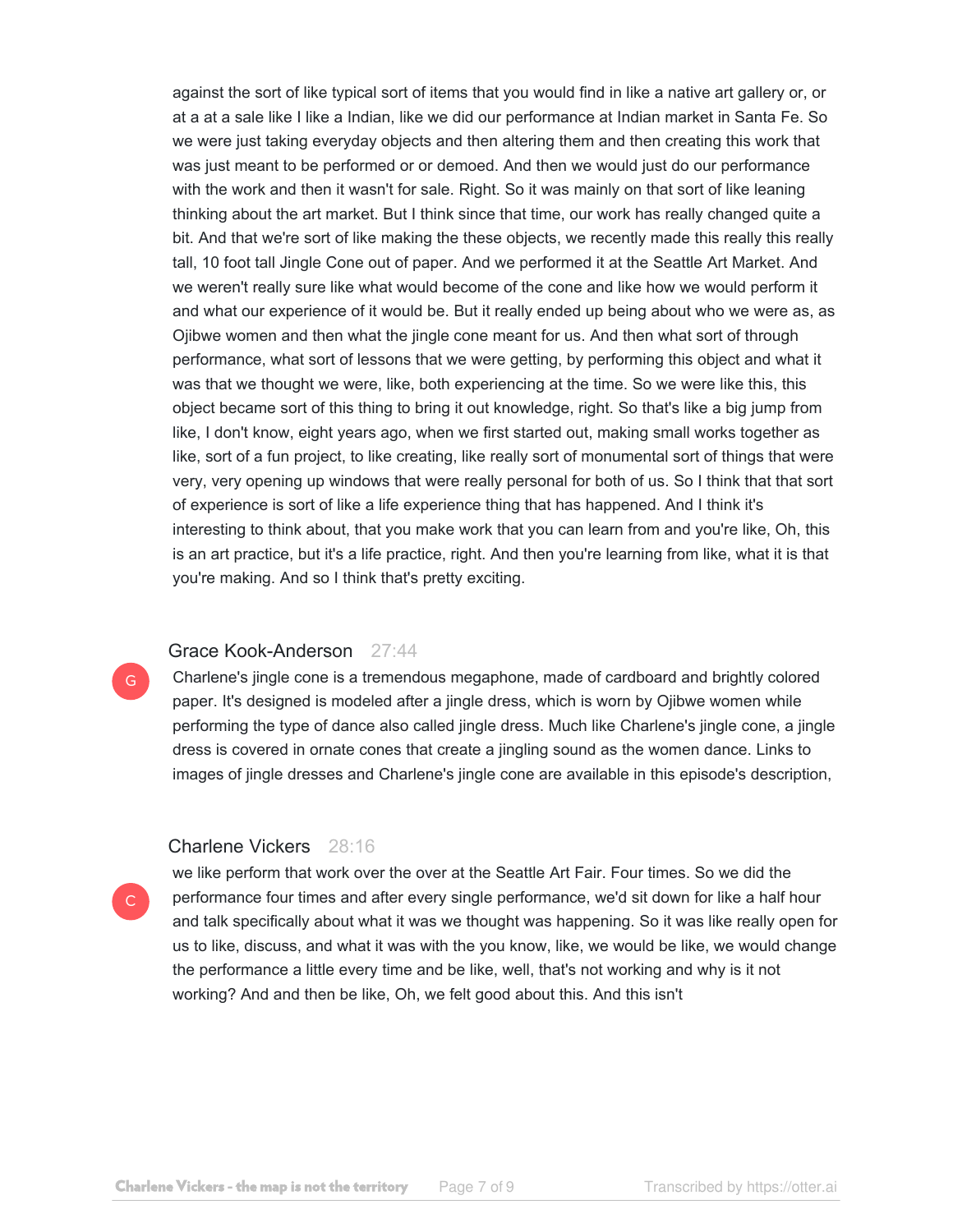feeling great and the space is too big, it's too echoy or like, just like, I think it was. And then any any sort of things that we think is like a, like a way to look at the world or come up with a way of what we think the object means. then it'd be like, oh, like this. That's interesting, right? Like finding it to be like almost like a teaching. Right? This is this object is opening up teachings for us. And and maybe in that way, it becomes like a personal object or conceptual object as well. I think like, we've been performing like, on and off for about eight years. And I think just every single time we get together, there's like a different, different venue, let's say, and like a different idea that we're in different things that we be making in our studios and own practices, and growing individually as artists. And then when we come together and talk about what we what could the possibilities be then it just seems to be building. So that's good. Well, I've got like, for performances, ideas of things I've done, sort of like in the midst of doing lat last year. And so I think it's like, there's like a lot of studio work, or a studio sort of residencies that that might be coming up. And I'm thinking that everything's very open right now. So I think that that's the best way to work. And, and not not necessarily have like, like a path that I've got marked out or it at all. Well, it seems that lately. It's usually the venue that's really sort of shaping what it is that we do, or I do. And so it's like, opportunities. If they come out, they come at you, and then there's some new thing to do, or a new space to work with. Or just like, a new space to work in, then it's like, that's what motivates me right now. So it's just like, I've got like, some usual things that I like to do a lot of, and, and I've got my studio practice here, where I sort of can do those sort of things. But then there's also lots of things to do outside of the studio. And I think that's usually quite exciting.

# Grace Kook-Anderson 32:06

One theme of this exhibition that Charlene's work frequently focuses on his decolonization. By performing her work publicly, Charlene continuously reminds her audience, that native culture is very much alive.

# Charlene Vickers 32:21

I think maybe if you if you think about decolonization, it sort of relates to that, that moment of **C** voicing,